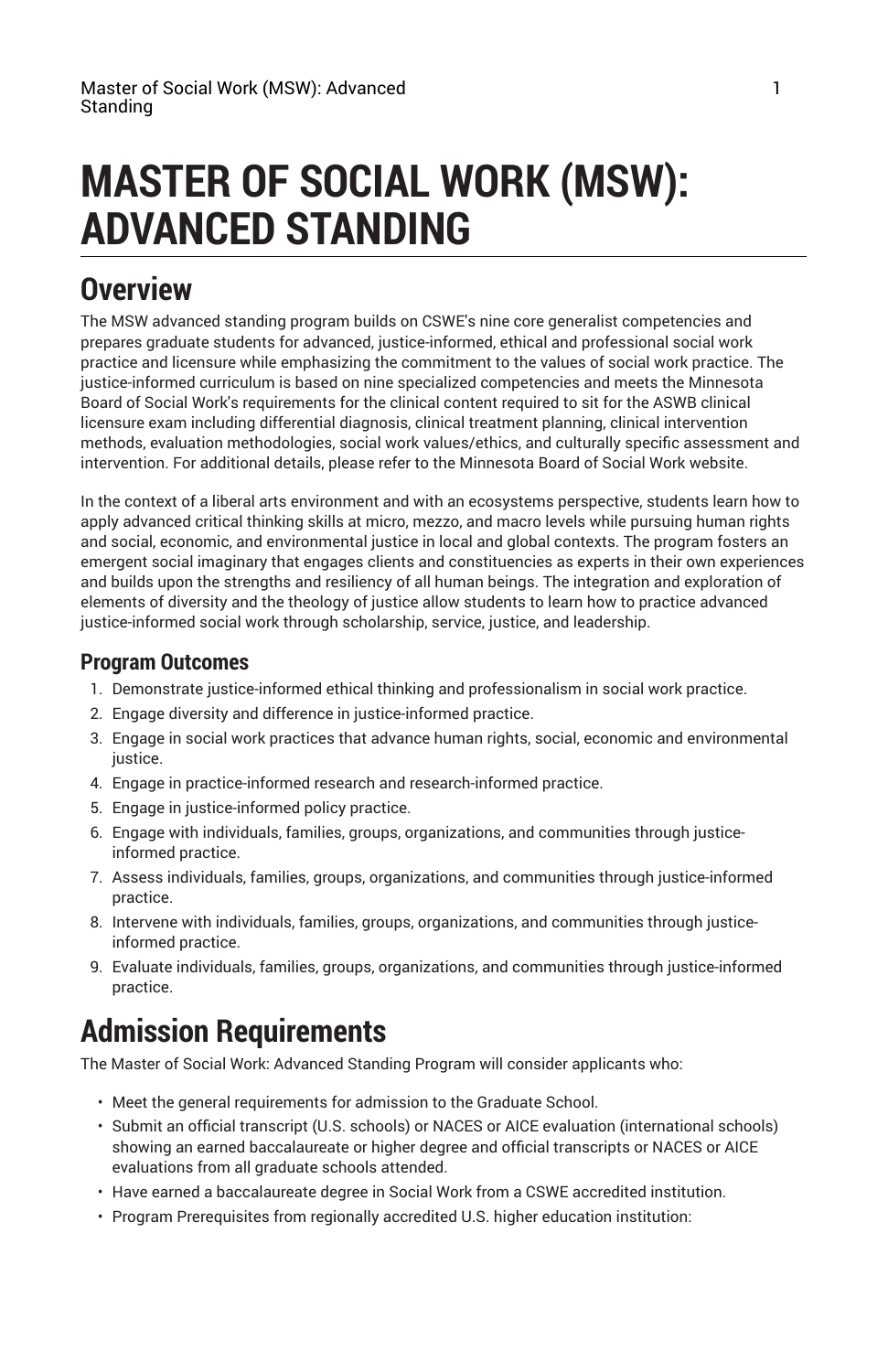- Completed college-level Statistics or Research Methods course prior to enrolling.
- College-level Human Biology (lab not required) course of at least 3 credits before completion of program.
- Submit three current professional *Admission References*.
- Submit a written *Statement of Purpose.*
- Submit a current resume.
- Interview with the program director or enrollment counselor if requested.

Students who have not achieved the minimum GPA, grade standards, or other assessment criteria may still apply to be considered for provisional acceptance. See [Admission Categories](http://catalog.bethel.edu/graduate/admission/admission-categories/)*.*